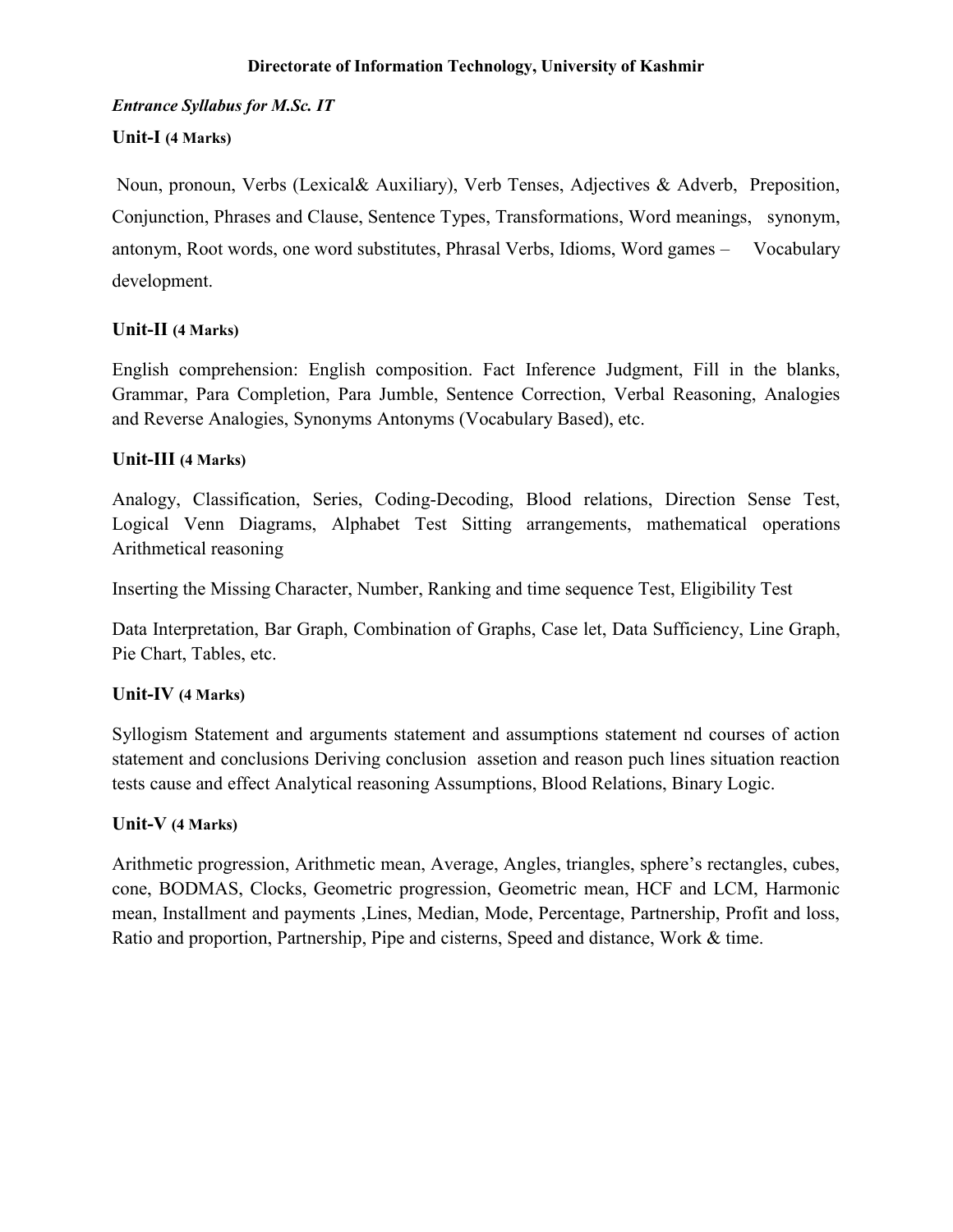### *Entrance Syllabus for M.Sc. IT*

### **Unit-VI (4 Marks)**

Algebra: Fundamentals operations in Algebra, Expansion, factorization, quadratic equations, indices, logarithms, arithmetic, geometric and harmonic progressions, binomials theorem, permutations and combinations.

### **Unit-VII (4 Marks)**

Co-ordinate Geometry: Rectangular Cartesians co-ordinates, equations of a line, midpoint, intersections etc., equations of a circle, distance formulae pair of straight lines parabola, ellipse and hyperbola, simple geometric transformations such as translation, rotation, scaling.

### **Unit-VIII (4 Marks)**

Differential equations: Differential Equations of first order and their solutions, linear differential equations with constant coefficients. Homogenous linear differential equations.Trigonometry: simple identities, trigonometric equations, properties of triangles, solution of triangles, height and distance, inverse function.

#### **Unit-IX (4 Marks)**

Probability and Statistics: Basic concepts of probability theory, Averages, Dependent and independent events, frequency distributions, and measures of dispersions, skewness and kurtosis, random variable and distribution functions, mathematical expections, Binomial, poisson, normal distributions, curve fitting, and principles of least squares correlation and regression.

#### **Unit-X (4 Marks)**

Basic Set theory and Functions: Set, relations and mappings. Mensuration: areas, triangles and quadrilaterals, area and circumference of circle, volumes and surface areas of simple solids and cubes, spheres, cylinders and cones. Matrices: Determinants, Addition, Multiplication, Transpose, Inverse, Rank of a matrix and other basic operations, Differential and integral Calculus: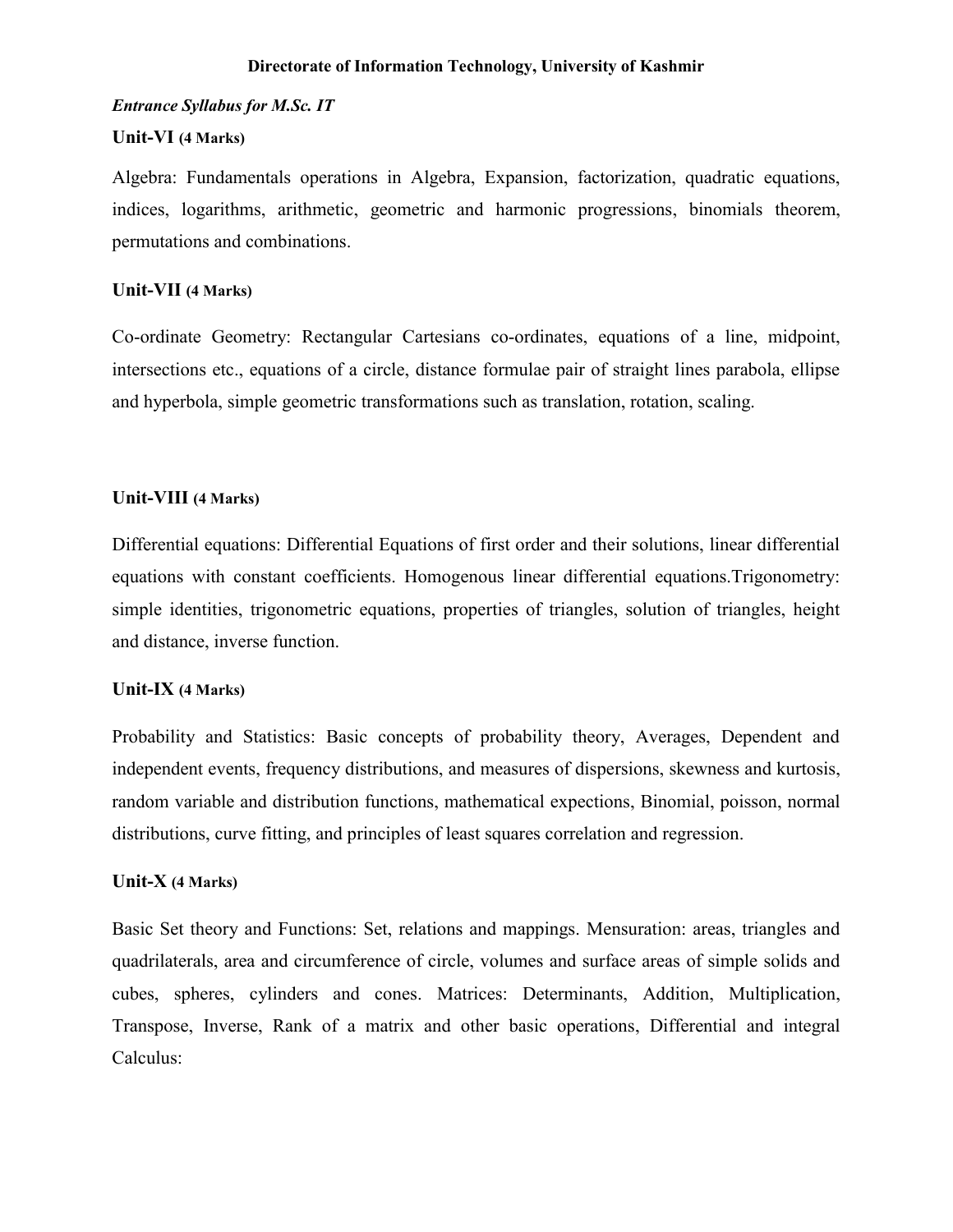### *Entrance Syllabus for M.Sc. IT*

## **Unit-XI (4 Marks)**

Computer Fundamentals: History of computer, characteristics of computer, classification of computer. Applications of computer, organization of a computer, hardware, Software, Fimware, Central processing Unit (CPU), Input/ Output devices. Secondary storage devices, Memory organization, back up devices. Intrroduction to internet and email. Functions of operationg system. Classification of operating system. Viruses- Types and Control measures.

Data Communication and Networking: introduction, Data Transmission concepts-simple, half Duplex, Full Duplex. Bandwidth and Channel capacity. Analog and Digital Signals. Transmission media- Twisted pair, coaxial cable, optical fiber, terrestrials and satellite communication. Computer Network- Classification, Toologies. OSI and TCP/IP model-Basic concept and comparsion.

#### **Unit-XII (4 Marks)**

Data Representation : Representation of characters, integers, and fractions, binary decimal, octal and hexadecimal representations and inter-conversions, Binary Arithmetic- Addition, Subtraction, division, multiplication. One's complement arithmetic and two's complement arthematic, floating point representation, Boolean algebra, truth tables, Venn diagrams. Computer Architecture: organization of CPU, Hardwired and micro- programmed CU, Register organization and instruction formats. Instruction set0register transfer, arthematic, logic and shift operations. Addressing modes, memory management Associative memory, cashe, virtual memory , introduction to 8086 instruction set.

#### **Unit-XIII (4 Marks)**

Computer programming in C and C++: C- language fundamentals, Basic Constructs- Loops. Control statement, Arrays, Functions, Structures and unions, Pointer, Files. Object oriented paradign (OOPs) Classes, objects, Abstraction, Polymorphism, Inheritance, Encapsualtion, Constructors, Destructors inline and friend function dynamic and static binding, virtual class,